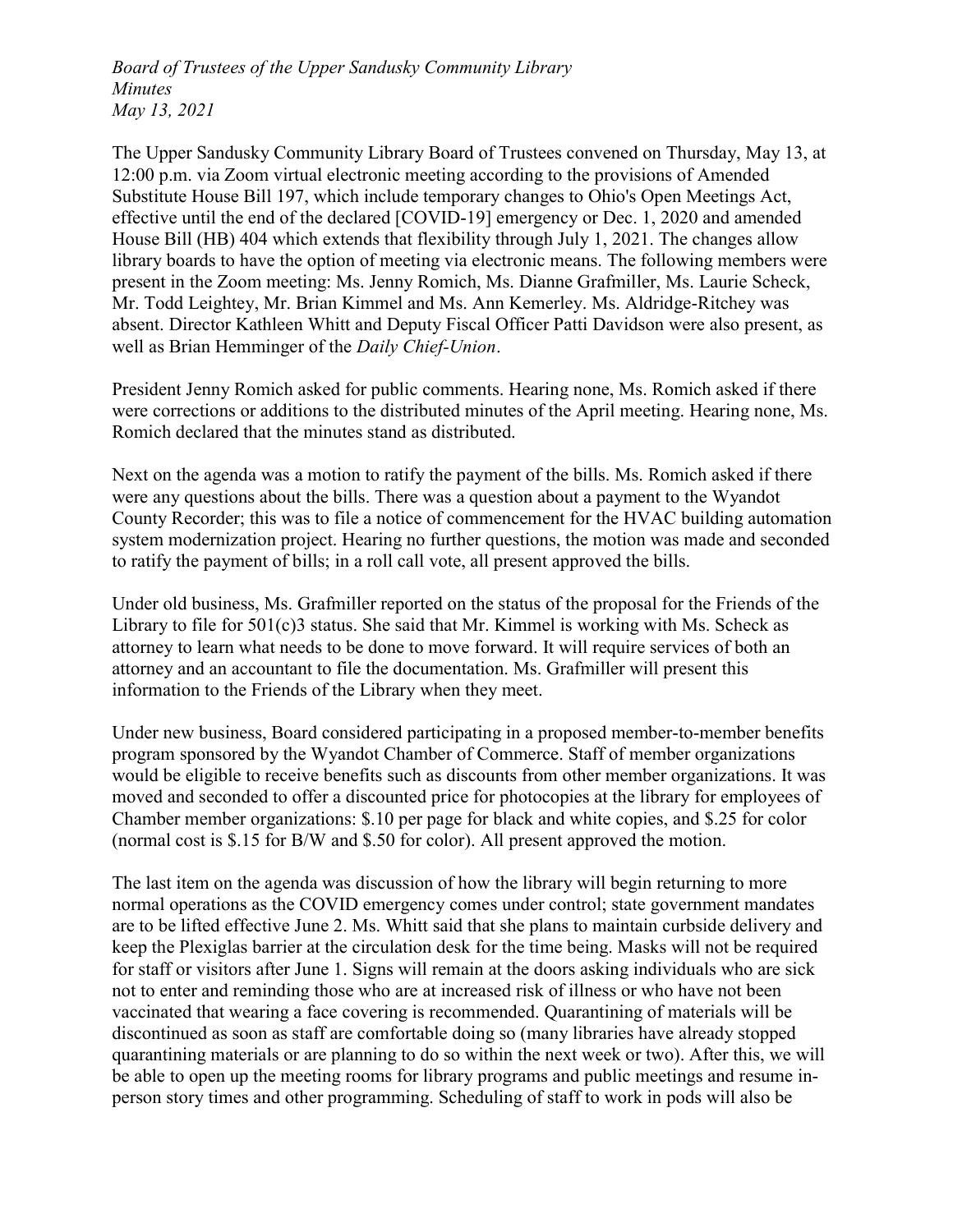Board of Trustees of the Upper Sandusky Community Library Minutes May 13, 2021

discontinued in June. Since the library is still only seeing about half the traffic as in spring 2019, Ms. Whitt plans to resume evening hours only one day a week until the number of visitors would support remaining open Monday through Thursday, as is usual: beginning in June the library will remain open until 8:30 p.m. on Tuesdays only. Ms. Whitt suggested that staff may be allowed to continue doing some work at home as appropriate to the task and as need for staff in the library permits. Since the library does not currently have an offsite work policy, Ms. Romich asked Ms. Whitt to draft one for the Board's approval. Ms. Scheck suggested that offsite work should always be at the director's discretion.

In the Director's Report, Ms. Whitt reported that:

- 1. The Ohio Department of Taxation (ODT) posted the April 2021 Public Library Fund (PLF) distribution of  $$28,458,737 - $5.6$  million (+24.45%) above ODT's original estimate that was issued in July 2020; and \$2.4 million (+9.17%) more than ODT's updated estimate issued in December 2020. According to the Office of Budget and Management (OBM), overall state tax receipts for the month of March came in \$41.3 million (or  $+ 2.6\%$ ) above estimates.
- 2. The Ohio Department of Taxation (ODT) posted the May 2021 Public Library Fund (PLF) distribution of  $$39,534,673$  – which is  $$3.67$  million (+ 10.23%) above ODT's original estimate that was issued in July 2020; and \$2.05 million (- 4.94%) below ODT's updated estimate issued in December 2020. This reflects the delay in personal income tax filings from April to May. Even though tax receipts came in under estimate for the month of April, this is expected to be made up with the income tax filing in May and PLF distribution in June. According to preliminary information from the Office of Budget and Management (OBM), overall state tax receipts for the month of April came in \$337.7 million (or - 12.8%) below estimates. So far, State Fiscal Year 2021 tax collections are up \$425.7 million (+ 2.1%) above estimates.
- 3. As of May 11, the lighting upgrade is nearly complete. H.E.A.T. is waiting for some special bulbs to come in for the children's area. Our experience with the H.E.A.T. has been excellent. They communicated well with us, and worked quietly and quickly. The lighting looks great too!
- 4. We have been working with SB Mechanical to file the necessary paperwork with the city for the HVAC automation work.
- 5. When the state conducted their annual elevator inspection, they found that the emergency telephone was not able to make outgoing calls. We contacted Davis and Newcomer, who replaced the phone. We also had to work with AT&T to fix an issue with the line.
- 6. On May 20, Miss Jill will present virtual Kids Can Cook with Pizza Waffles. May 20's What's Cookin' demonstration with Cheryl Lyon will feature recipes for a spring tea party.
- 7. The May Storywalk© book is Last Day Blues by Julie Danneberg. This is a great way for families to get outdoors in the spring weather and read a book together.
- 8. Crafters can celebrate May with a spring migration bird feeder kit and a Bee Happy Bee Hive kit. Younger crafters will be able to decorate a flower pot and grow their own flowers.
- 9. Summer reading programs for all ages start June 1. We have a variety of activities planned to allow the community to participate in virtual and traditional ways. In-person programs will be held outdoors to allow for as many people as possible to participate safely. These include